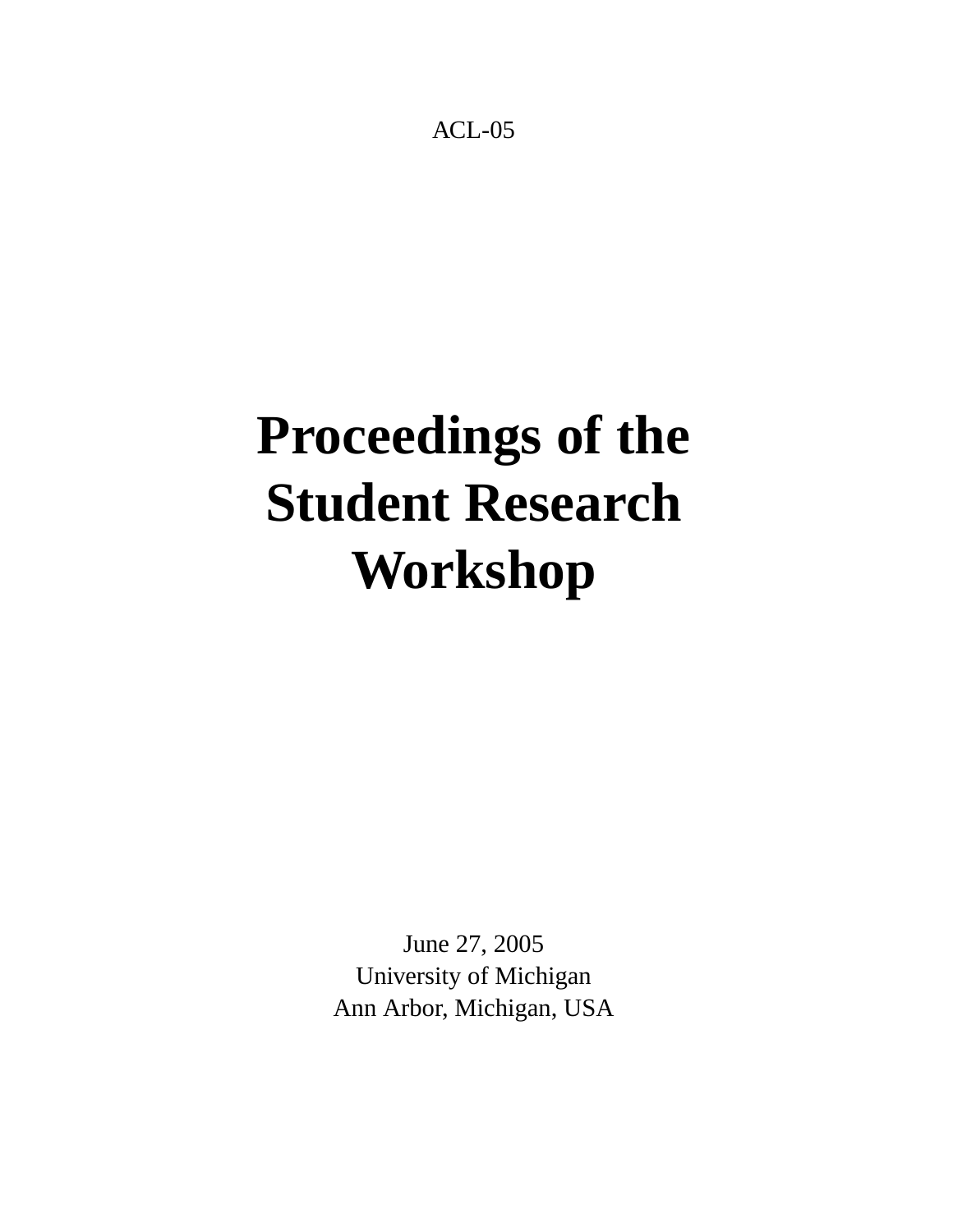Production and Manufacturing by *Omnipress Inc. Post Office Box 7214 Madison, WI 53707-7214*



Sponsored by The National Science Foundation

c 2005 The Association for Computational Linguistics

Order copies of this and other ACL proceedings from:

Association for Computational Linguistics (ACL) 75 Paterson Street, Suite 9 New Brunswick, NJ 08901 USA Tel: +1-732-342-9100 Fax: +1-732-342-9339 acl@aclweb.org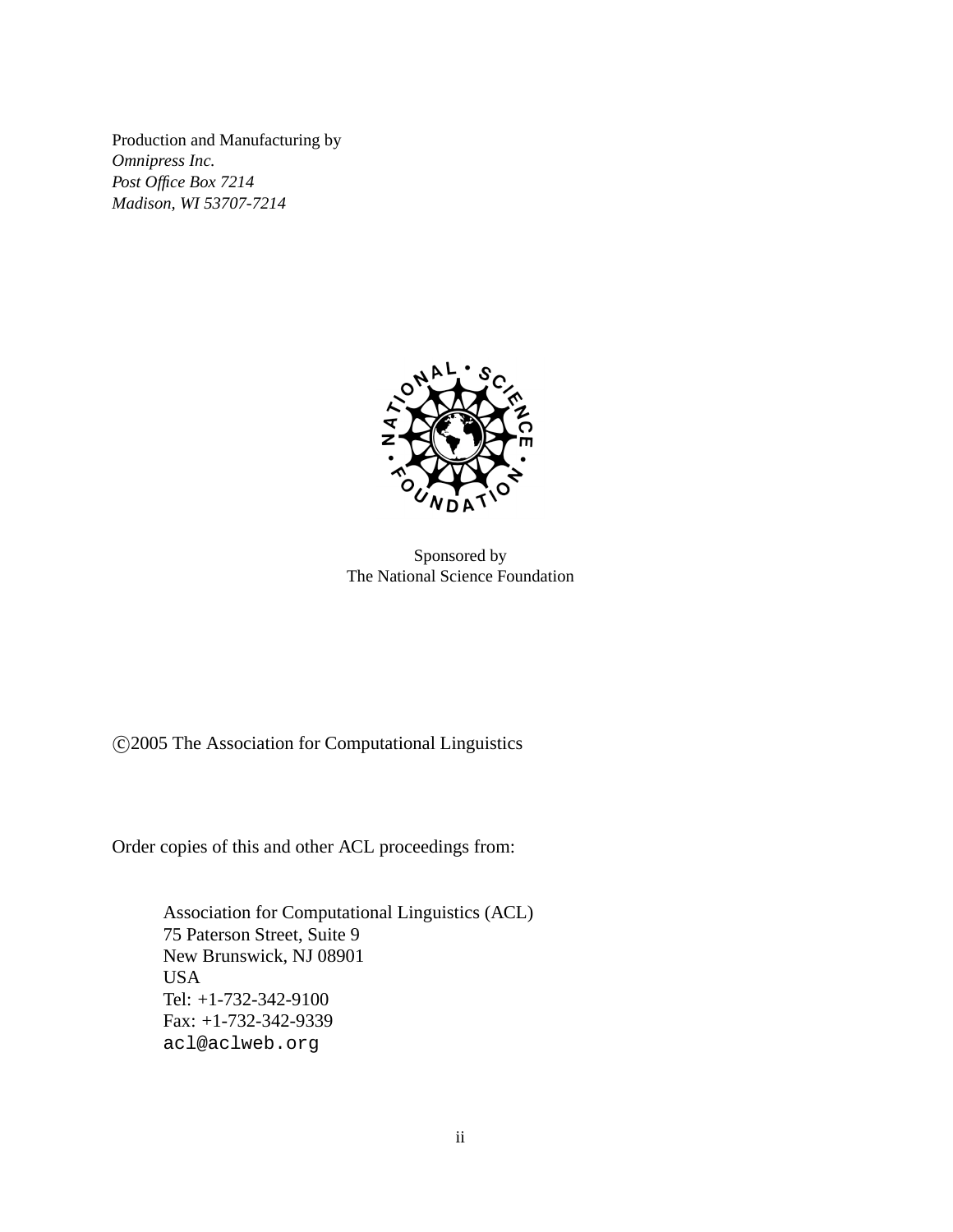## **Introduction**

Welcome to the ACL Student Research Workshop! We had an amazing amount of student participation this year. We received a record number of submissions – over 70 papers from students in 19 countries. In order to accommodate the overwhelming response, we've expanded the Student Research Workshop. In addition to the regular paper presentations it now includes a poster session. The acceptance rate for the regular paper presentations was 11% (more competitive than the main conference!), and the acceptance rate for the poster presentations from the remaining submissions was 28%. These proceedings contain papers for both the regular and the poster presentations.

We are grateful to our faculty advisor, Regina Barzilay, and to Mary Harper of the National Science Foundation for organizing sponsorship from the National Science Foundation for the Student Research Workshop. The NSFs generous grant has paid for the conference registration fees for all of the student workshop participants and a good portion of their travel expenses. We are also grateful for the Don and Betty Walker International Student Fund which has provided assistance for two students who had their work accepted in the main conference.

We would like to extend our thanks to the students and faculty on the program committee who dutifully reviewed the papers and gave useful feedback to everyone who submitted papers, and to all the students who submitted such excellent work.

Enjoy the workshop!

Chris Callison-Burch and Stephen Wan ACL Student Research Workshop Co-Chairs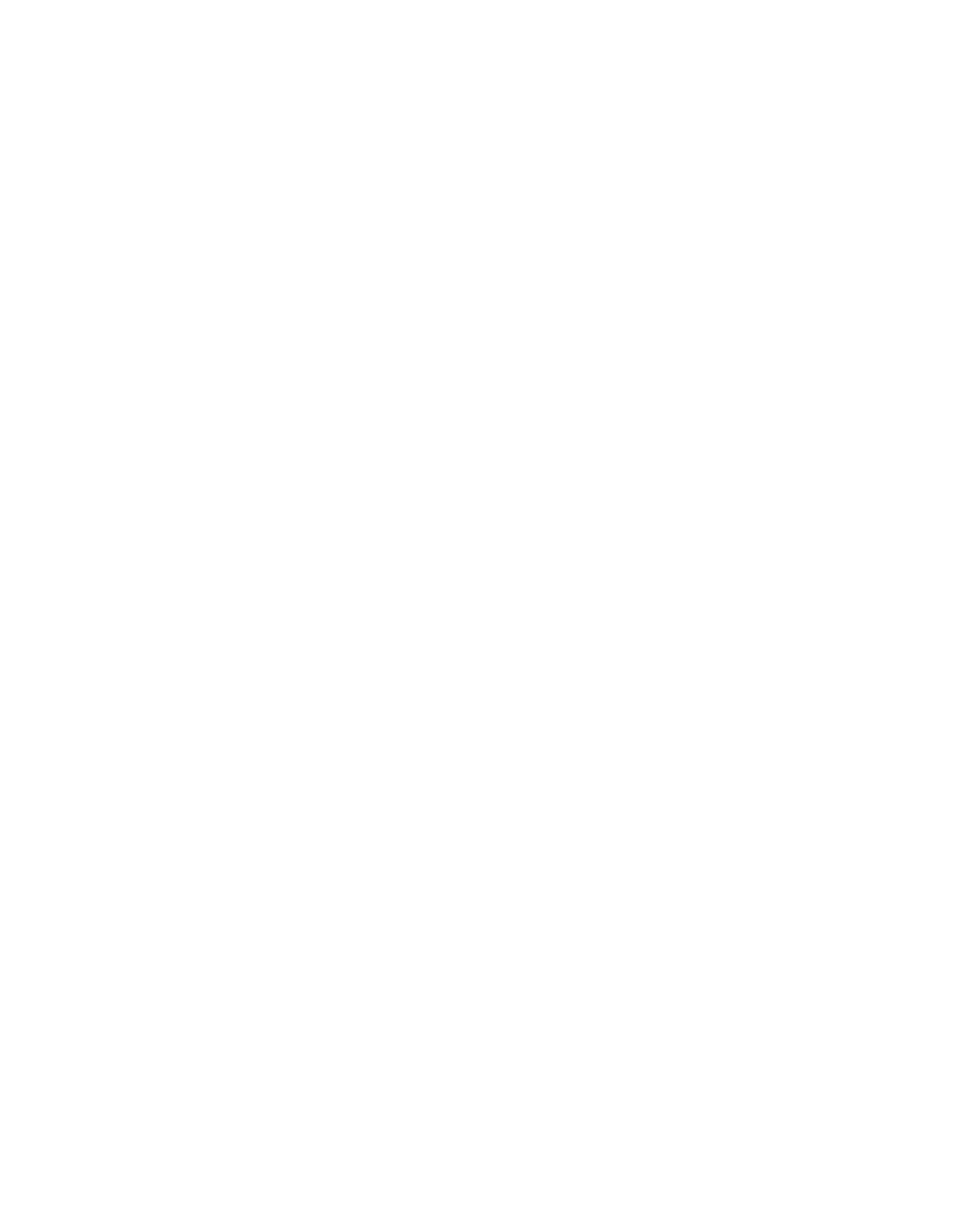#### **Co-Chairs:**

Chris Callison-Burch (Univeristy of Edinburgh) Stephen Wan (Macquarie University)

#### **Faculty Advisor:**

Regina Barzilay (MIT)

#### **Program Committee:**

Laura Alonso (Barcelona) Timothy Baldwin (Melbourne) Colin Bannard (Edinburgh) Phil Blunsom (Melbourne) Bernd Bohnet (Stuttgart) Cem Bozsahin (Middle East Technical University) Chris Brew (Ohio State) Marine Carpuat (HKUST) Stephen Clark (Oxford) Trevor Cohn (Melbourne) James Curran (Sydney) Tiphaine Dalmas (Edinburgh) Hal Daume III (ISI) Mona Diab (Stanford) Mark Dras (Macquarie) Pablo Duboue (IBM) Elena Filatova (Columbia) Erin Fitzgerald (JHU) Dan Flickinger (Stanford) Pablo Gamallo (Universidade Nova de Lisboa) Claire Grover (Edinburgh) Graeme Hirst (Toronto) Julia Hockenmaier (U Penn) Ben Hutchinson (Edinburgh) Frank Keller (Edinburgh) Simon King (Edinburgh) Alistair Knott (Otago) Philipp Koehn (Edinburgh) Emiel Krahmer (Tilburg) Corrin Lakeland (Otago) Mirella Lapata (Edinburgh) Alon Lavie (CMU) Maria Liakata (Oxford)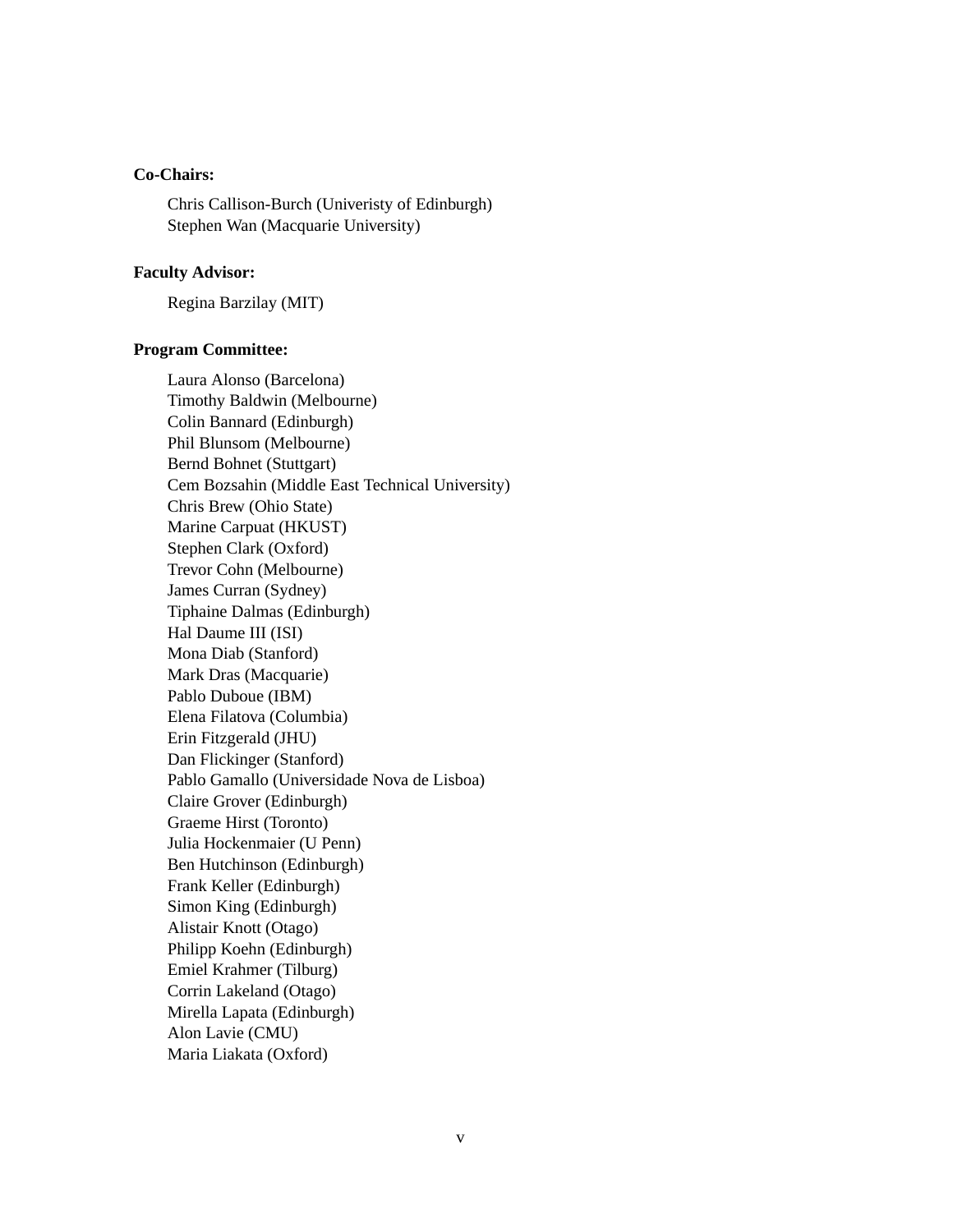Daniel Marcu (ISI) Daniel Midgley (University of Western Australia) Diego Molla (Macquarie) Ani Nenkova (Columbia) Leif Nielsen (King's College) Bo Pang (Cornell) Cecile Paris (CSIRO) Jean-Philippe Prost (Macquarie) Steve Renals (Edinburgh) Philip Resnik (Maryland) Graeme Ritchie (Aberdeen) Charles Schafer (JHU) Advaith Siddharthan (Columbia) Michel Simard (Xerox) Matthew Stone (Rutgers) Mark Swerts (Tilburg) David Talbot (Edinburgh) Leonoor van der Beek (Groningen) Florian Wolf (Cambridge)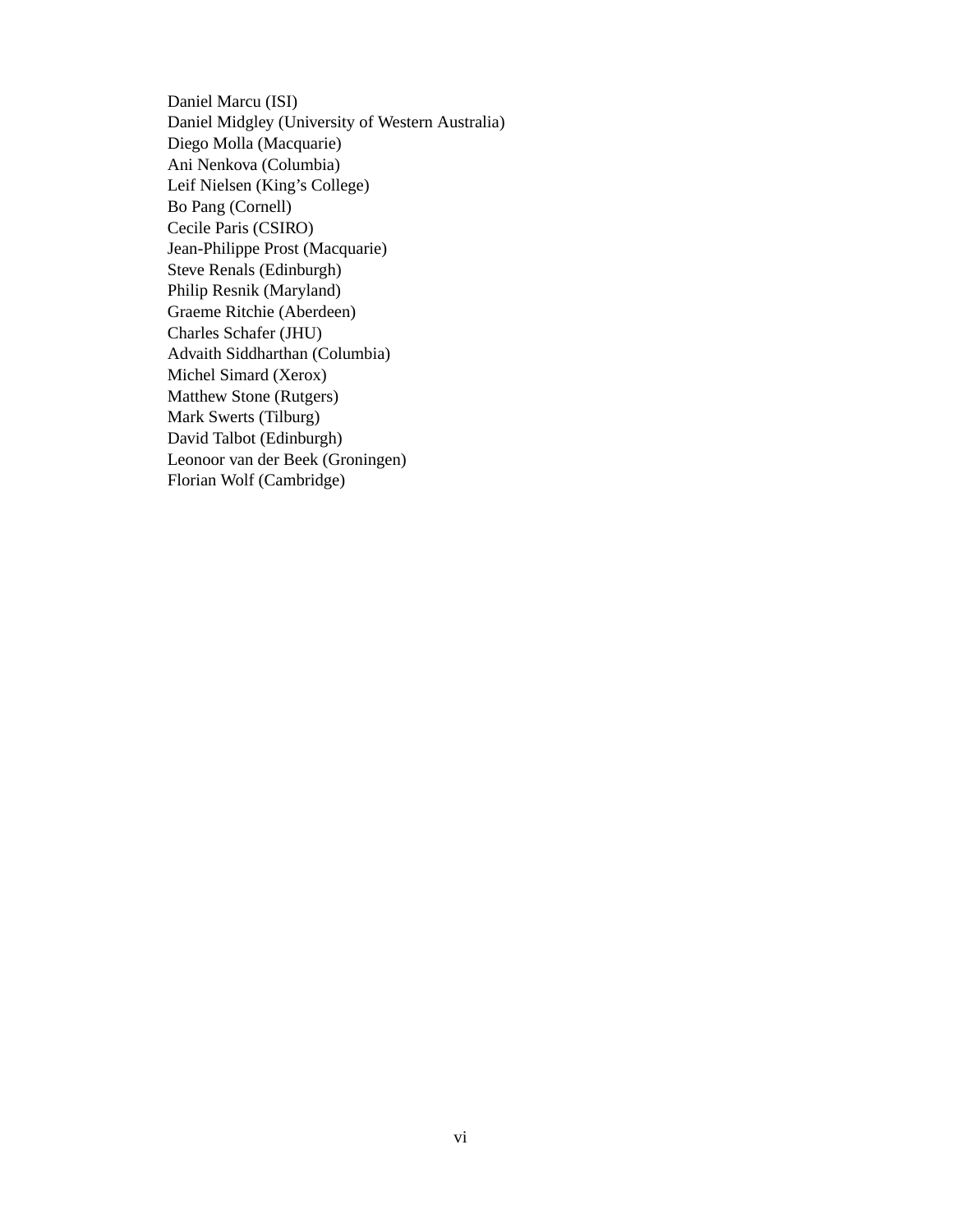# **Table of Contents**

| Hybrid methods for POS guessing of Chinese unknown words                                                                 |
|--------------------------------------------------------------------------------------------------------------------------|
| Understanding the thematic structure of the Qur'an: an exploratory multivariate approach                                 |
| An Extensive Empirical Study of Collocation Extraction Methods                                                           |
| Jointly Labeling Multiple Sequences: A Factorial HMM Approach                                                            |
| Exploiting Named Entity Taggers in a Second Language                                                                     |
| Automatic Discovery of Intentions in Text and its Application to Question Answering                                      |
| American Sign Language Generation: Multimodal NLG with Multiple Linguistic Channels                                      |
| Using Emoticons to reduce Dependency in Machine Learning Techniques for Sentiment Classification                         |
| <b>Learning Meronyms from Biomedical Text</b>                                                                            |
| Using Readers to Identify Lexical Cohesive Structures in Texts                                                           |
| Towards an Optimal Lexicalization in a Natural-Sounding Portable Natural Language Generator for<br><b>Dialog Systems</b> |
|                                                                                                                          |
| Phrase Linguistic Classification and Generalization for Improving Statistical Machine Translation                        |
| Automatic Induction of a CCG Grammar for Turkish                                                                         |
| Dialogue Act Tagging for Instant Messaging Chat Sessions                                                                 |
| Learning Strategies for Open-Domain Natural Language Question Answering                                                  |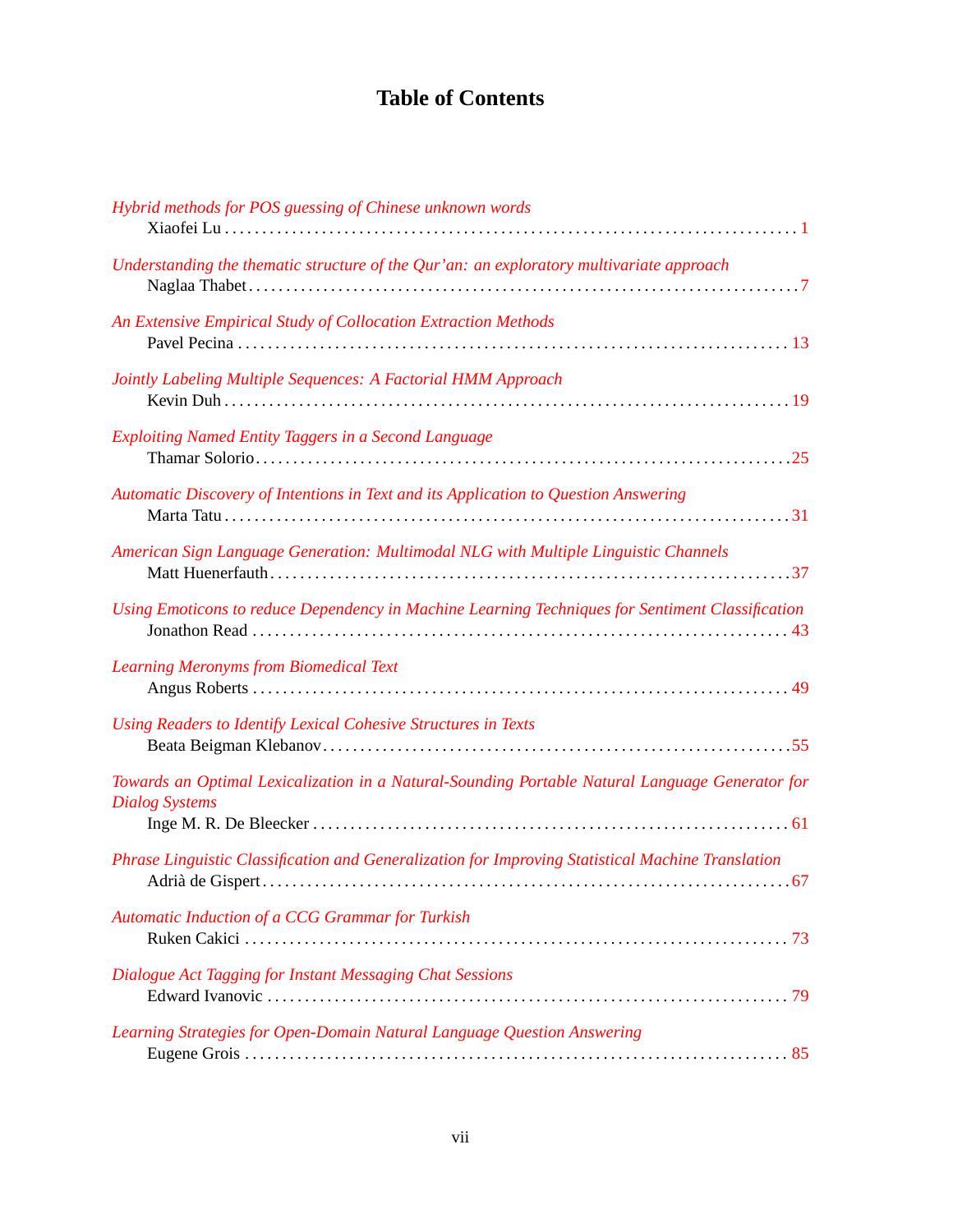| Dependency-Based Statistical Machine Translation                                            |
|---------------------------------------------------------------------------------------------|
| Minimalist Parsing of Subjects Displaced from Embedded Clauses in Free Word Order Languages |
| Centrality Measures in Text Mining: Prediction of Noun Phrases that Appear in Abstracts     |
| A corpus-based approach to topic in Danish dialog                                           |
| Learning Information Structure in The Prague Treebank                                       |
| Speech Recognition of Czech - Inclusion of Rare Words Helps                                 |
| Using Bilingual Dependencies to Align Words in Enlish/French Parallel Corpora               |
| An Unsupervised System for Identifying English Inclusions in German Text                    |
| <b>Corpus-Oriented Development of Japanese HPSG Parsers</b>                                 |
| <b>Unsupervised Discrimination and Labeling of Ambiguous Names</b>                          |
| A Domain-Specific Statistical Surface Realizer                                              |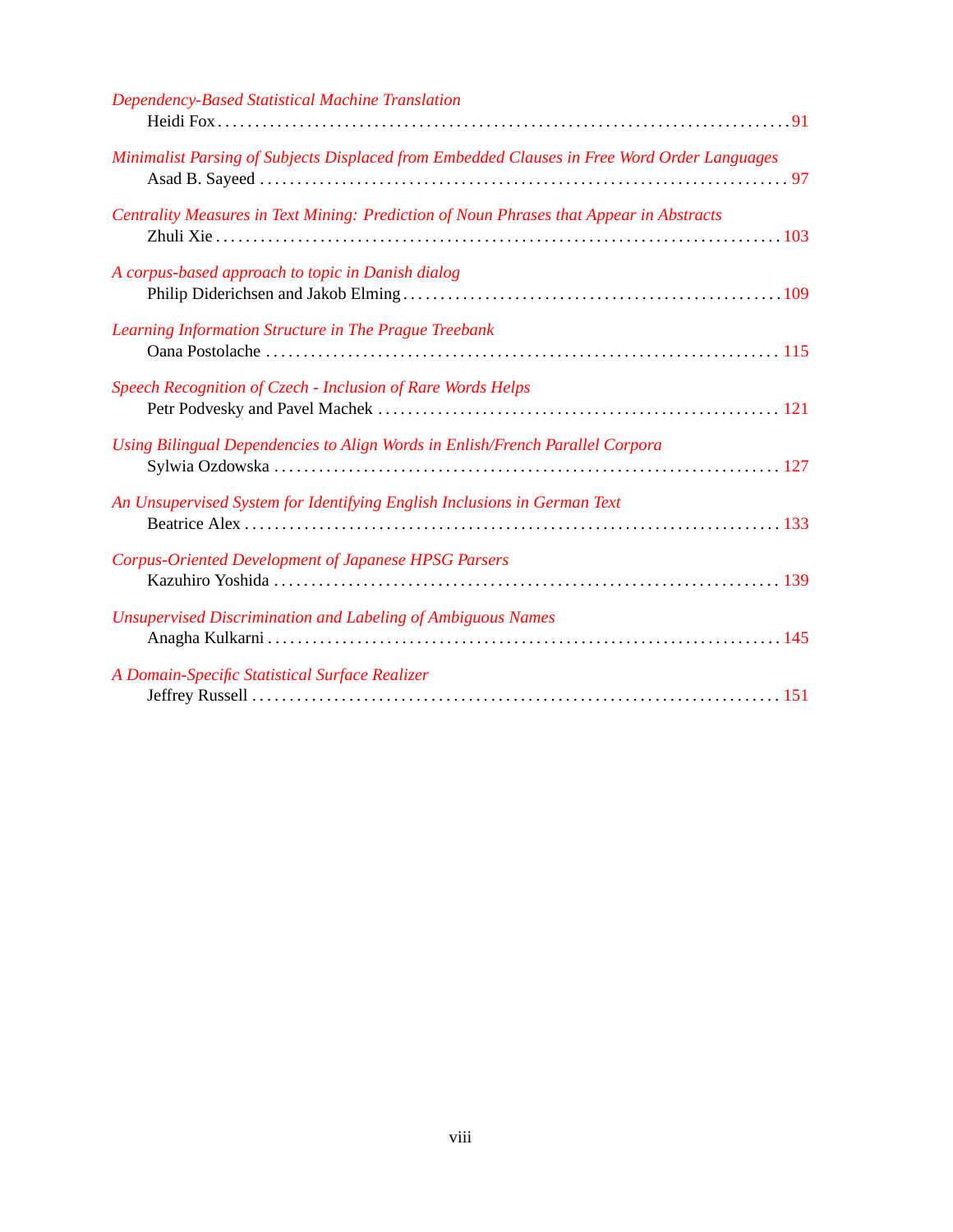### **Student Research Workshop Program**

#### **Monday, June 27, 2005: Presentations**

#### **Student Presentations: Session 1**

- 9:00–9:30 *[Hybrid methods for POS guessing of Chinese unknown words](#page-0-0)* Xiaofei Lu
- 9:30–10:00 *[Understanding the thematic structure of the Qur'an: an exploratory multivariate](#page-0-0) [approach](#page-0-0)* Naglaa Thabet
- 10:00–10:30 *[An Extensive Empirical Study of Collocation Extraction Methods](#page-0-0)* Pavel Pecina

#### **Student Presentations: Session 2**

- 2:30–3:00 *[Jointly Labeling Multiple Sequences: A Factorial HMM Approach](#page-0-0)* Kevin Duh
- 3:00–3:30 *[Exploiting Named Entity Taggers in a Second Language](#page-0-0)* Thamar Solorio

#### **Student Presentations: Session 3**

- 4:00–4:30 *[Automatic Discovery of Intentions in Text and its Application to Question Answering](#page-0-0)* Marta Tatu
- 4:30–5:00 *[American Sign Language Generation: Multimodal NLG with Multiple Linguistic](#page-0-0) [Channels](#page-0-0)* Matt Huenerfauth
- 5:00–5:30 *[Using Emoticons to reduce Dependency in Machine Learning Techniques for Senti](#page-0-0)[ment Classification](#page-0-0)* Jonathon Read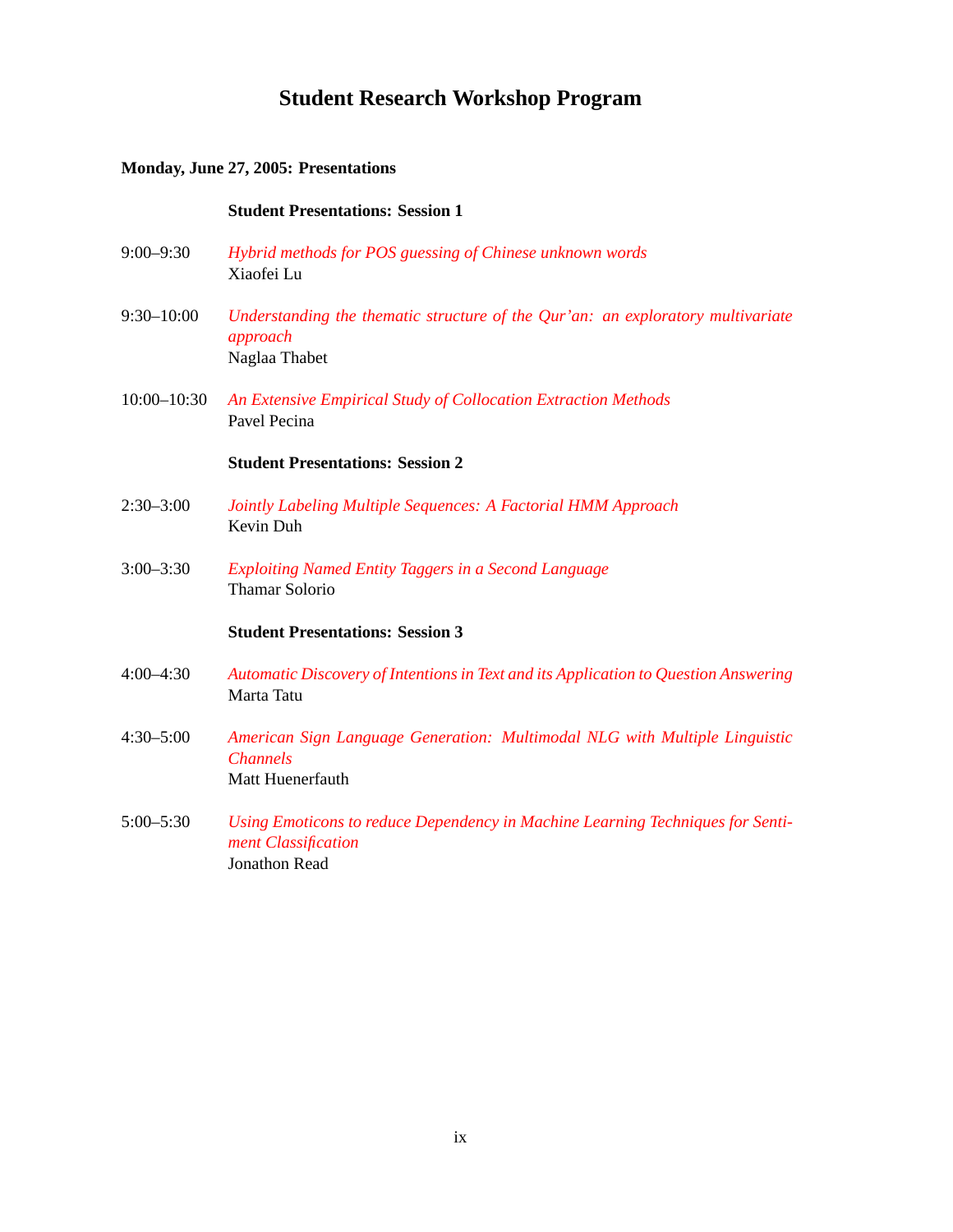#### **Monday, June 27, 2005: Posters**

#### **All posters will be on display during the Student Lunch from 12:00–1:30**

*[Learning Meronyms from Biomedical Text](#page-0-0)* Angus Roberts

*[Using Readers to Identify Lexical Cohesive Structures in Texts](#page-0-0)* Beata Beigman Klebanov

*[Towards an Optimal Lexicalization in a Natural-Sounding Portable Natural Language](#page-0-0) [Generator for Dialog Systems](#page-0-0)* Inge M. R. De Bleecker

*[Phrase Linguistic Classification and Generalization for Improving Statistical Machine](#page-0-0) [Translation](#page-0-0)* Adria de Gispert `

*[Automatic Induction of a CCG Grammar for Turkish](#page-0-0)* Ruken Cakici

*[Dialogue Act Tagging for Instant Messaging Chat Sessions](#page-0-0)* Edward Ivanovic

*[Learning Strategies for Open-Domain Natural Language Question Answering](#page-0-0)* Eugene Grois

*[Dependency-Based Statistical Machine Translation](#page-0-0)* Heidi Fox

*[Minimalist Parsing of Subjects Displaced from Embedded Clauses in Free Word Order](#page-0-0) [Languages](#page-0-0)* Asad B. Sayeed

*[Centrality Measures in Text Mining: Prediction of Noun Phrases that Appear in Abstracts](#page-0-0)* Zhuli Xie

*[A corpus-based approach to topic in Danish dialog](#page-0-0)* Philip Diderichsen and Jakob Elming